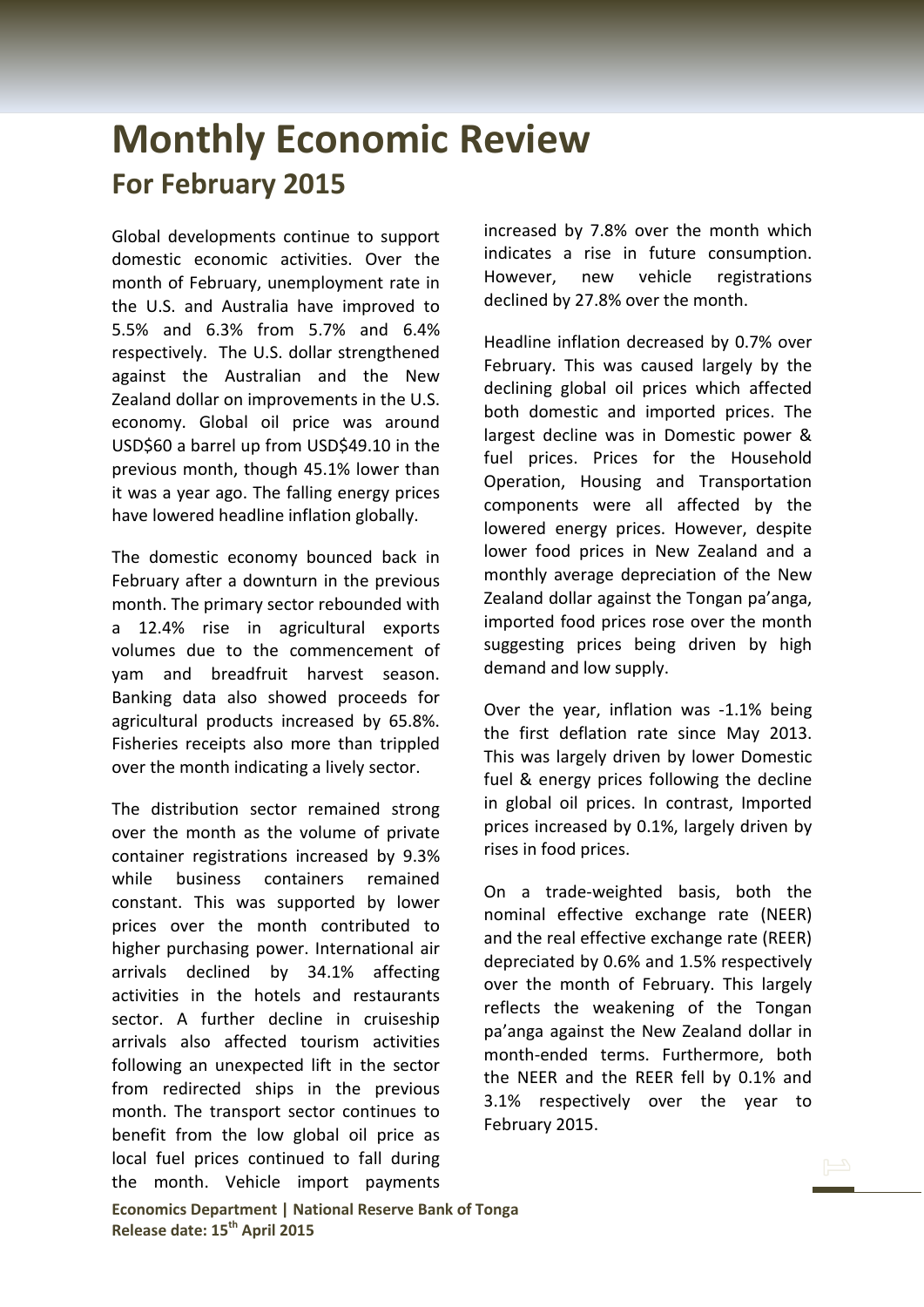The balance of the official overseas exchange transactions was a \$5.8 million deficit in February compared with a deficit of \$6.4 million in January. The improvement was due to an increase in the current account. Import payments fell by 16.8% reflecting fewer payments for fuel imports and wholesale & retail goods. Export receipts doubled over the month to \$1.5 million driven by a significant increase in marine exports. The monthly average depreciation of the Tongan pa'anga against the U.S. dollar supports the higher export earnings. Travel receipts and payments fell by \$0.1 million and \$2.7 million respectively. This is consistent with declines in both international arrivals and departures following the end of the holiday season. Similarly remittances fell by 7.9% over the month to \$16.2 million. Foreign reserves at the end of February therefore fell by 2.0% to \$281.3 million, sufficient to cover 8.6 months of imports.

Broad Money fell by 0.3% (T\$1.2 million) over February due to a decline in net foreign assets more than offsetting an increase in net domestic assets. The decline in total domestic demand deposits and currency in circulation support the fall in broad money. Banking system liquidity fell by 4.2% to T\$149.9 million over the month. In year ended terms, banking system liquidity rose by 4.8%.

Bank lending rose by 1.7% (\$4.9 million) over the month. This was driven by a 2.9% increase in lending to households, mainly housing loans. Personal loans and business lending slightly increased. Lending from the managed funds during the month recorded more than 25 new approved loans.

In year ended terms, total bank lending grew by 9.4%. This was a result of a 12.3% and a 7.0% increase in household and **Economics Department | National Reserve Bank of Tonga Release date: 15th April 2015**

business lending respectively. Including loans extended by non-banks, total lending only increased by 6.8%, reflecting lower on-lent loans by the government over the year.

Weighted average interest rate spread widened over the month to 6.51% by 0.18 percentage points due to an increase in weighted lending rates outweighing a rise in the weighted deposit rates. An increase in interest rates on loans to businesses contributed to the higher weighted lending rates, whilst increases in the volume of savings and long term deposits resulted in higher weighted average deposit rates.

Net credit to government continues to increase by about 8% over February due to lower government deposits. Official receipts rose by 25% during the month while the official payments abroad doubled.

In summary, the domestic economy bounced back after a downturn in the previous month. Deflation was expected as global oil prices continued to remain low. This lower prices in turn supported economic activity over the month. Foreign reserves are anticipated to remain comfortably above the NRBT's minimum range of 3-4 months of imports. Credit growth is still on the rise and bank liquidity remains high. Given these developments, the existing monetary policy setting is therefore considered appropriate. The NRBT is mindful of the impact of a continued deflation and will continue to closely monitor the country's economic developments and financial conditions to adjust the monetary policy stance for macroeconomic stability and economic growth.